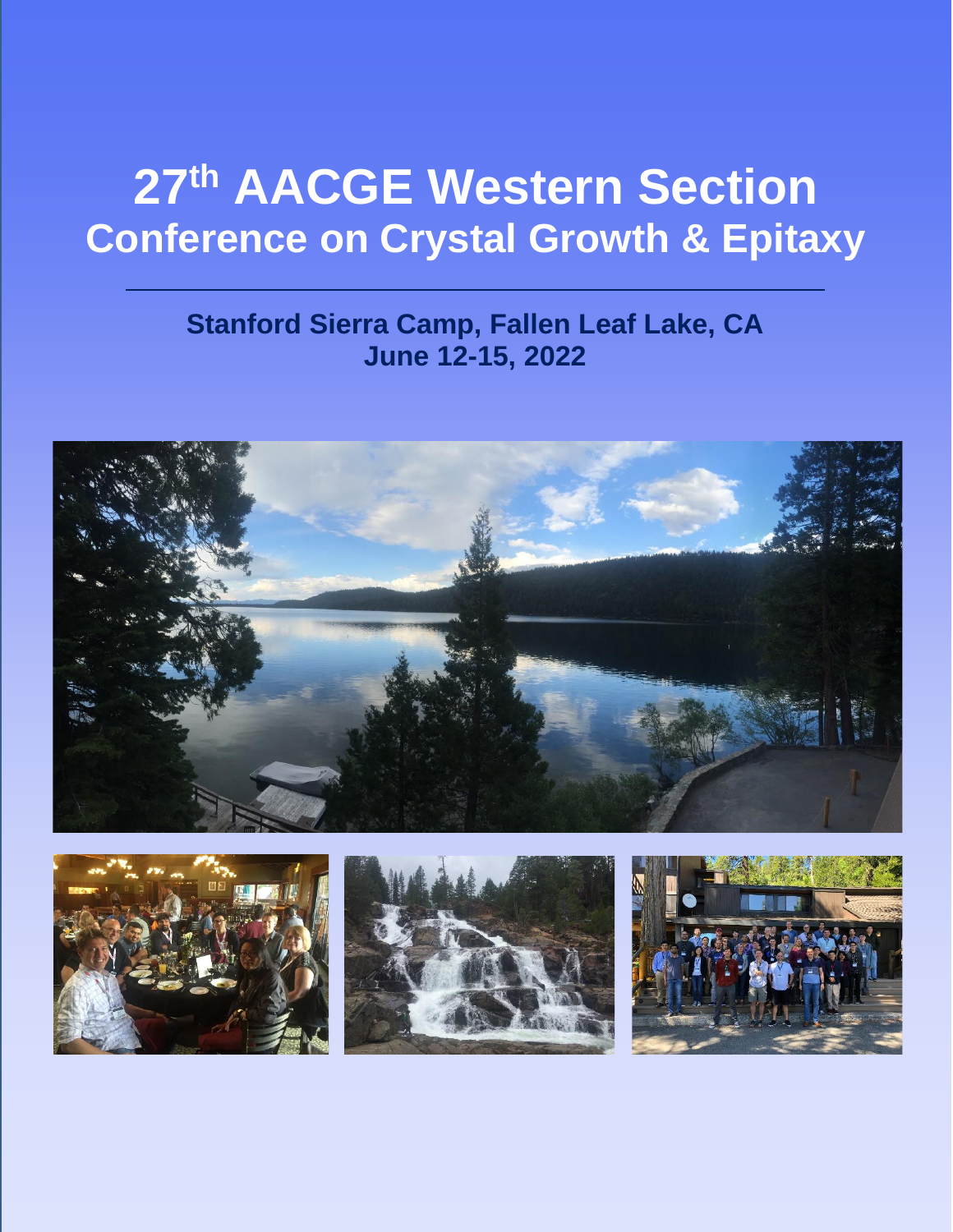### **Welcome to**

### **Stanford Sierra Conference Center**

The following information will help you during your stay at our lakeside retreat and enjoy your visit to the fullest!

The best way to keep in touch with the office and home is to bring a laptop with wireless capability. Our wireless network is available throughout the camp, including lodge rooms, meeting rooms, and common areas in the main lodge, as well as in the cabins.

Cell service is spotty and inconsistent at Fallen Leaf Lake so plan to be without cell reception during your stay.

You can receive phone messages at 530-541-1244. You can receive faxes at 530-541-2212.

Registration, registration payment, and registration concerns can be emailed to [aacg@comcast.net.](mailto:aacg@comcast.net) Visit [www.crystalgrowth.org](http://www.crystalgrowth.org/) to register and/or pay online.

We post phone messages and faxes on the guest message board across from the office. Check out time on departure day is 10:00.

Our website is [www.stanfordsierra.com.](http://www.stanfordsierra.com/)

Morgan Marshall Sales & Marketing Director (530) 541-1244 ext.125 [mdmarshall@stanford.edu](mailto:mdmarshall@stanford.edu)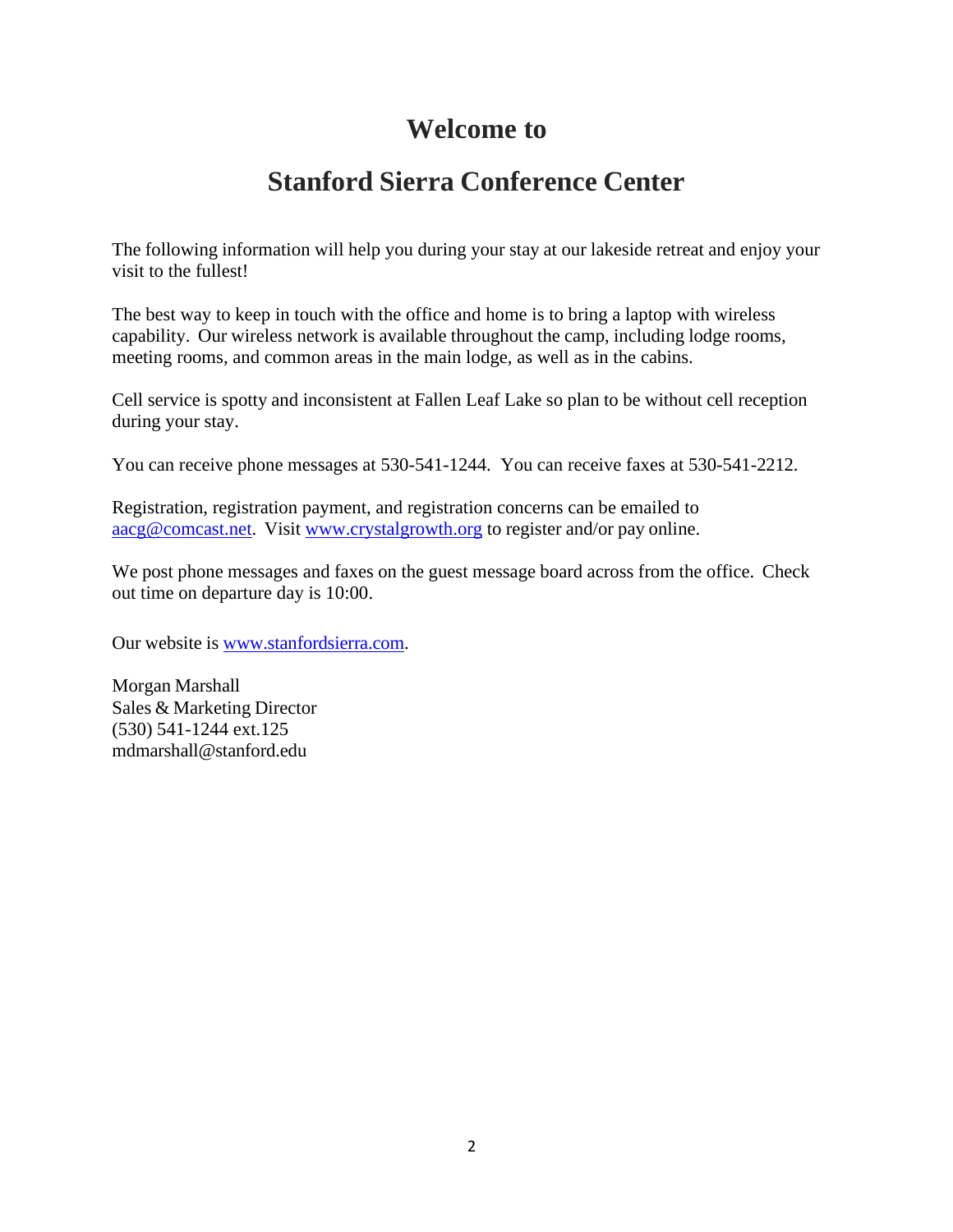## **Conference Contacts**

#### **Conference Chair:**

Jinhui Tao PNNL jinhui.tao@pnnl.gov

**AACGE-West President:** David Kisailus UC Irvine [dkisailu@uci.edu](mailto:dkisailu@uci.edu)

### **Local Arrangements:**

Luis A. Zepeda-Ruiz AACG Treasurer Lawrence Livermore National Laboratory [zepedaruiz1@llnl.gov](mailto:zepedaruiz1@llnl.gov)

### **Stanford Sierra Camp Contact:**

Morgan Marshall Sales & Marketing Director (530) 541-1244 ext.125 [mdmarshall@stanford.edu](mailto:mdmarshall@stanford.edu)

### **Registration Support:**

Shoshana Nash [aacg@comcast.net](mailto:aacg@comcast.net)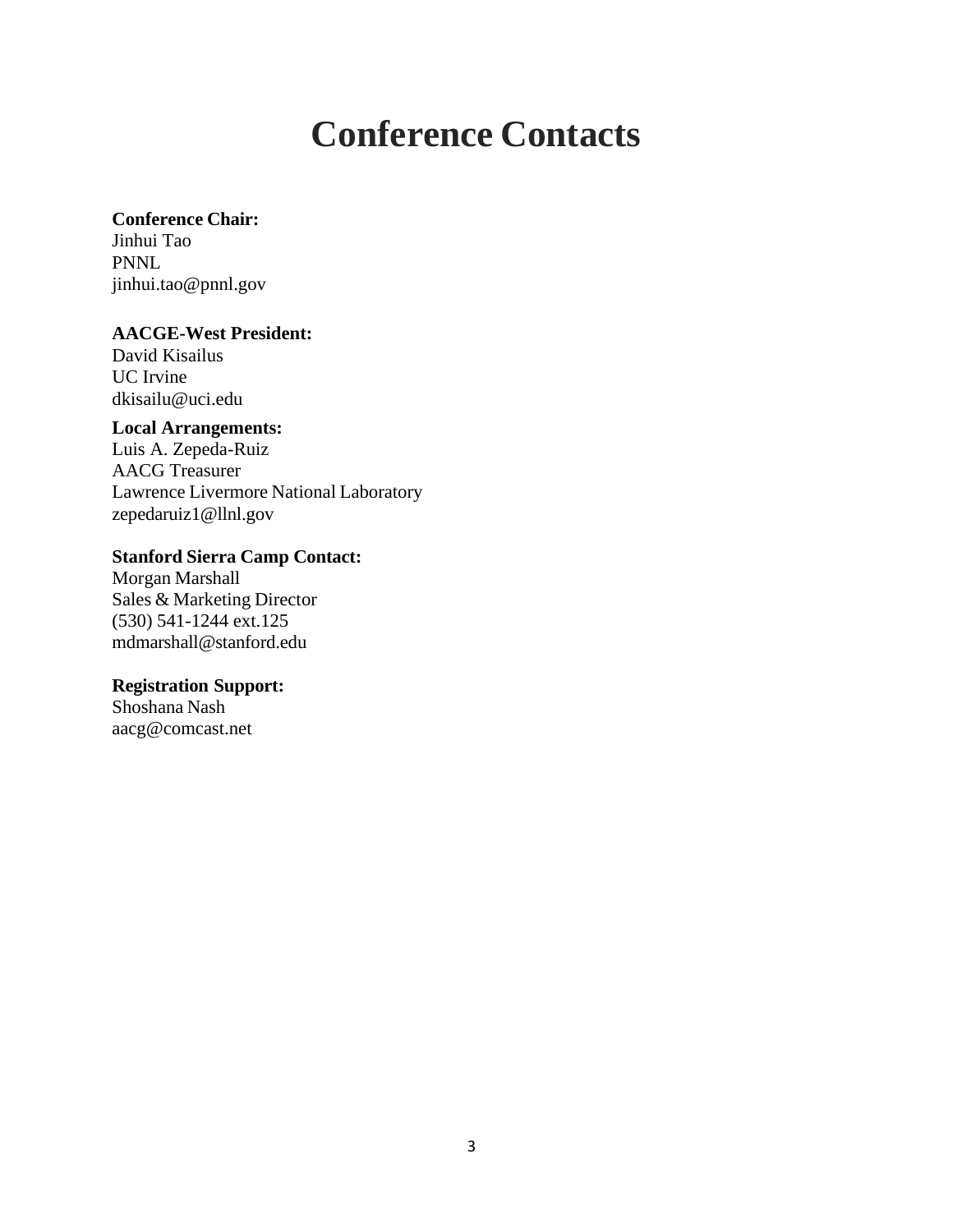## **Sponsors**

AACGE would like to gratefully acknowledge funding from









**Lawrence Livermore National Laboratory**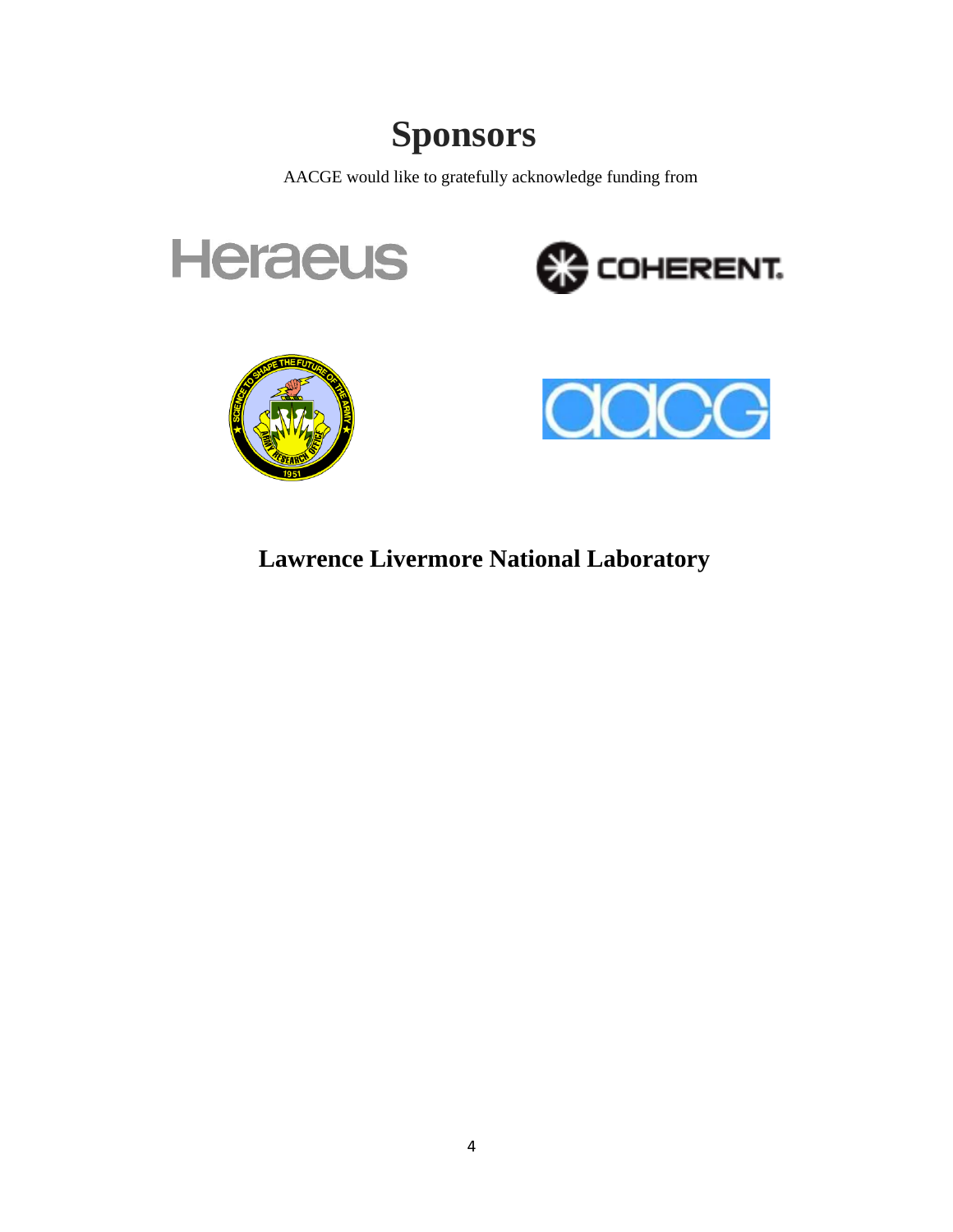## **Main Lodge Facilities**

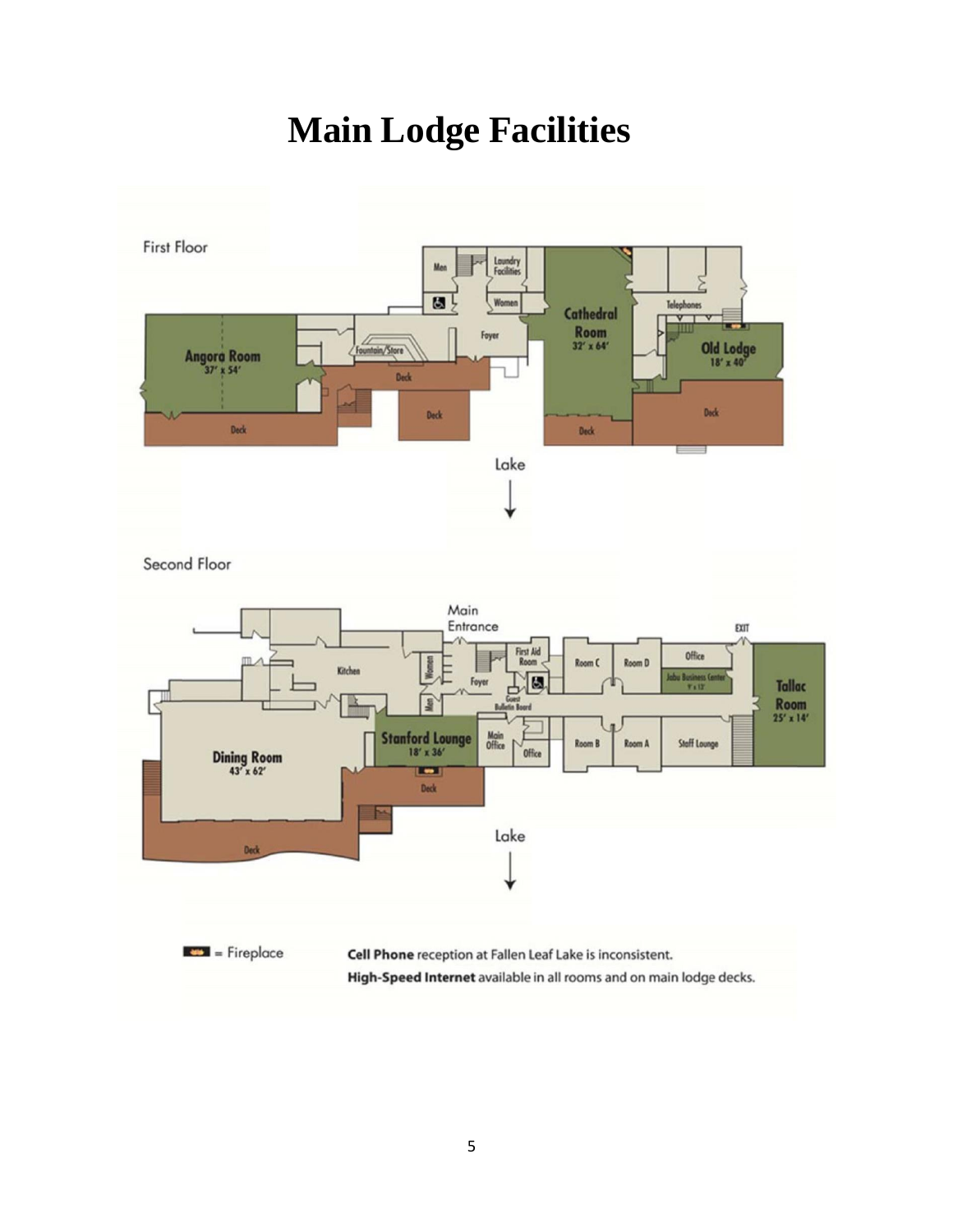# **Program Guide**

| <b>Sunday, June 12</b> |                 |                                                                                                                         |
|------------------------|-----------------|-------------------------------------------------------------------------------------------------------------------------|
| Old Lodge Deck         | $15:00 - 18:00$ | <b>Check-In &amp; Registration</b><br>(Before checking in, please<br>register and pay online:<br>www.crystalgrowth.org) |
| Old Lodge Deck         | $16:30 - 18:00$ | <b>Welcome Reception</b>                                                                                                |
| Dining Room            | $18:00 - 19:30$ | <b>Dinner</b>                                                                                                           |
| Cathedral Room         | $19:30 - 21:10$ | <b>Biomimetics/Biomineralization</b>                                                                                    |

| <b>Monday, June 13</b> |                 |                                                   |
|------------------------|-----------------|---------------------------------------------------|
| <b>Dining Room</b>     | $7:30 - 9:00$   | <b>Breakfast</b>                                  |
| <b>Cathedral Room</b>  | $9:00 - 10:50$  | <b>Biomineralization</b>                          |
|                        | $10:50 - 11:10$ | <b>BREAK</b>                                      |
| <b>Cathedral Room</b>  | $11:10 - 12:00$ | <b>Catalytic Materials</b>                        |
| Dining Room            | $12:00 - 13:30$ | Lunch                                             |
|                        | $13:30 - 16:00$ | <b>Camp Activities</b><br><b>Unscheduled Time</b> |
| Angora Room            | $16:00 - 18:00$ | Poster Session (1 of 2)                           |
| Dining Room            | $18:00 - 19:30$ | <b>Dinner</b>                                     |
| <b>Cathedral Room</b>  | $19:30 - 21:10$ | <b>Fundamentals of</b><br><b>Crystallization</b>  |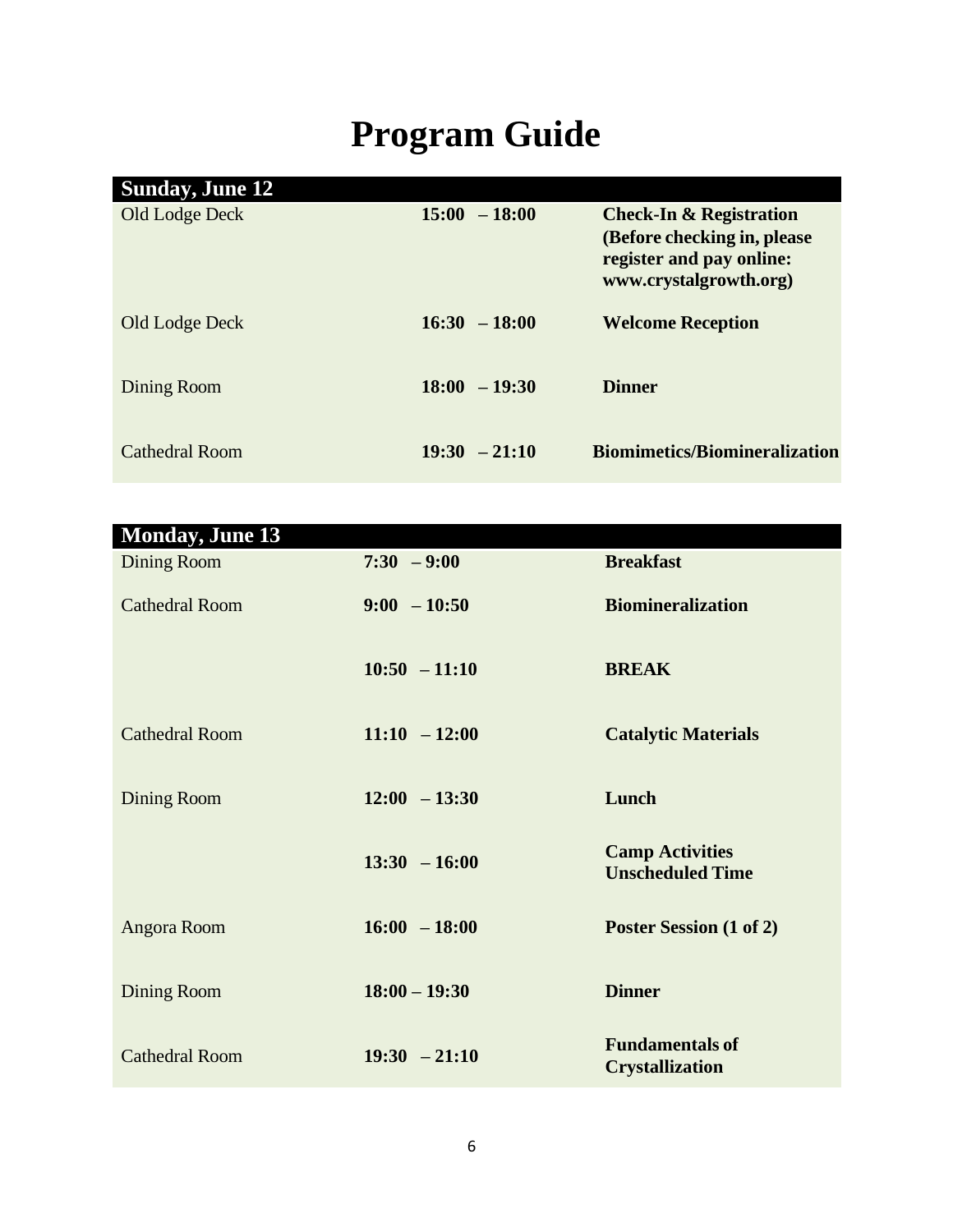| <b>Tuesday, June 14</b> |                 |                                                   |
|-------------------------|-----------------|---------------------------------------------------|
| Dining Room             | $7:30 - 9:00$   | <b>Breakfast</b>                                  |
| <b>Cathedral Room</b>   | $9:00 - 10:00$  | <b>Energy Materials</b>                           |
|                         | $10:00 - 10:20$ | <b>BREAK</b>                                      |
| <b>Cathedral Room</b>   | $10:20 - 12:00$ | <b>Synthesis and</b><br><b>Characterization</b>   |
| Dining Room             | $12:00 - 13:30$ | Lunch                                             |
|                         | $13:30 - 16:30$ | <b>Camp Activities</b><br><b>Unscheduled Time</b> |
| Angora Room             | $16:00 - 18:00$ | Poster Session (2 of 2)                           |
| Dining Room             | $18:00 - 19:30$ | <b>Dinner</b>                                     |
| <b>Cathedral Room</b>   | $19:30 - 21:00$ | <b>Self-Assembly</b>                              |

| <b>Wednesday, June 15</b> |                 |                                                  |
|---------------------------|-----------------|--------------------------------------------------|
| Dining Room               | $7:30 - 9:00$   | <b>Breakfast</b>                                 |
| <b>Cathedral Room</b>     | $9:00 - 9:50$   | <b>Biomimetics</b>                               |
|                           | $9:50 - 10:00$  | <b>BREAK</b>                                     |
| <b>Cathedral Room</b>     | $10:10 - 12:10$ | <b>Fundamentals of</b><br><b>Crystallization</b> |
| Dining Room               | 12:10           | <b>Snack Lunch</b>                               |
|                           | 13:30           | <b>Departure</b>                                 |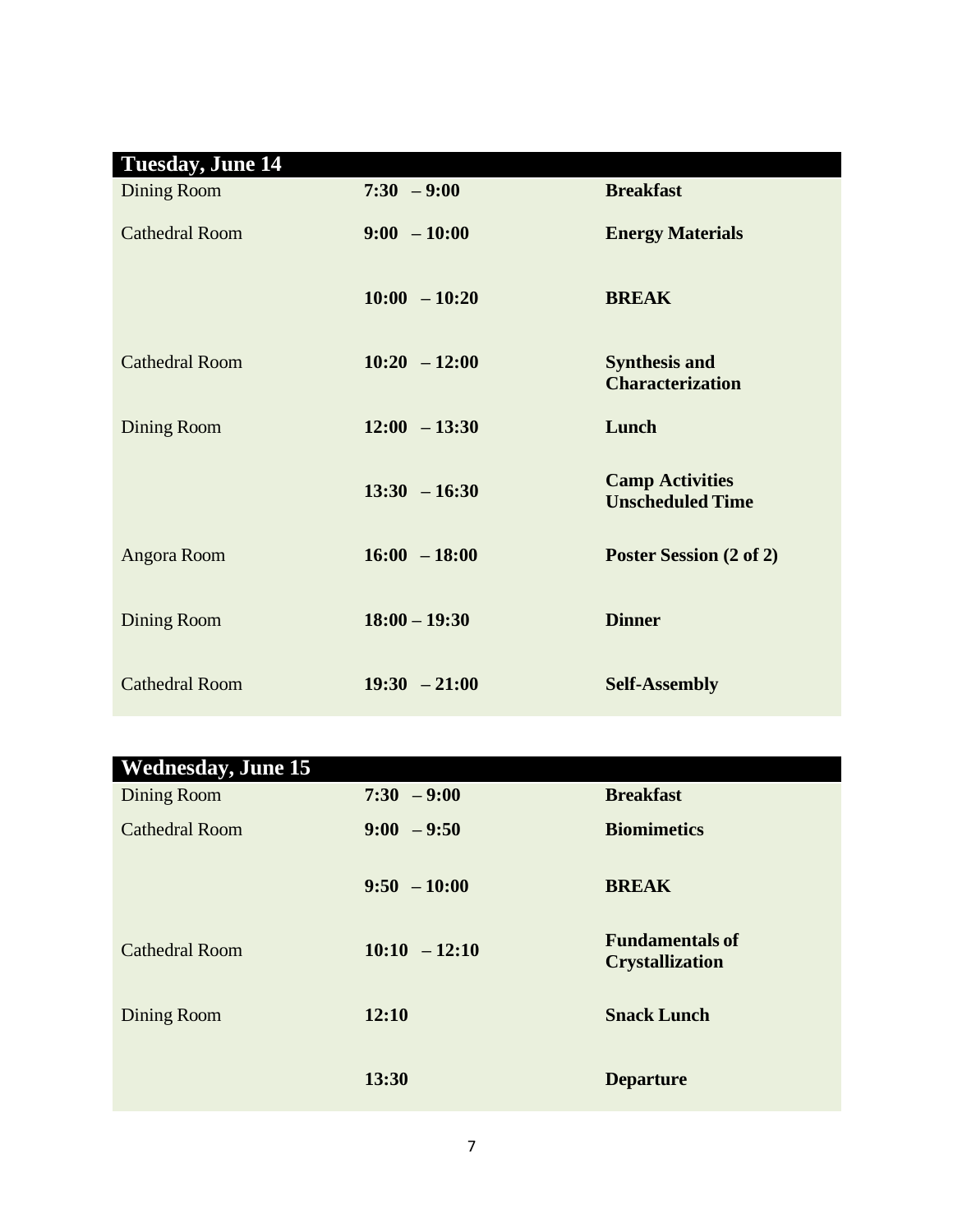### **Sunday, June 12, 2022**

19:30 – 21:10 Biomimetics / Biomineralization

### Cathedral Room

| 19:30-20:00   | Programming Cells to Assemble Ordered Living Materials<br>Caroline Ajo-Franklin; BioSciences, Rice University, USA                                                                                                   |
|---------------|----------------------------------------------------------------------------------------------------------------------------------------------------------------------------------------------------------------------|
| 20:00-20:30   | Multiscale Architected Impact Resistant Biological Coatings<br>David Kisailus; Materials Science and Engineering, University of California at Irvine,<br>CA/USA                                                      |
| 20:30-20:50   | Amelogenin-derived Peptide-Chitosan Hydrogel for Dentin Repair<br>Jing Cai; Janet Moradian-Oldak; Center for Craniofacial Molecular Biology, Herman<br>Ostrow School of Dentistry, University of Southern California |
| $20:50-21:10$ | Mineralization and Phase Transformation of Mesocrystalline Iron Oxides in the<br><b>Abrasion-resistant Chiton Teeth</b>                                                                                              |
|               | Taifeng Wang; Wei Huang; Satoshi Murata; Michiko Nemeto; Atsushi Arakaki; David<br>Kisailus; Materials Science and Engineering, University of California at Irvine,<br>CA/USA                                        |

### **Monday, June 13, 2022**

09:00 – 10:50 Biomineralization

Cathedral Room

Chair: Chun-Long Chen

- 09:00-09:30 Bio-inspired Self-templating Material Assembly and Applications Seung-Wuk Lee<sup>1,2</sup>; <sup>1</sup>Bioengineering, University of California, Berkeley; <sup>2</sup>Lawrence Berkeley National Laboratory, Berkeley, CA/USA
- 09:30-09:50 In Situ AFM Study of Self-assembly of Highly Stable Membrane-mimetic 2D Peptoid Crystals Sakshi Yadav; Physical Sciences Division, Pacific Northwest National Laboratory, Richland, WA/USA
- 09:50-10:10 Hierarchical Organic-Inorganic Hybrid Materials with High-Information-Content Building Blocks Jinrong Ma<sup>1</sup>; Biao Jin<sup>2</sup>; Kathryn N. Guye<sup>3</sup>; Md. Emtias Chowdhury<sup>2</sup>; Chun-Long Chen<sup>1,2</sup>; James J. De Yoreo<sup>2</sup>; François Baneyx<sup>3</sup>; <sup>1</sup>Molecular Engineering and Science Institute, University of Washington, WA/USA, <sup>2</sup>Physical and Computational Sciences Directorate, Pacific Northwest National Laboratory, WA/USA, <sup>3</sup>Department of Chemical Engineering, University of Washington; WA/USA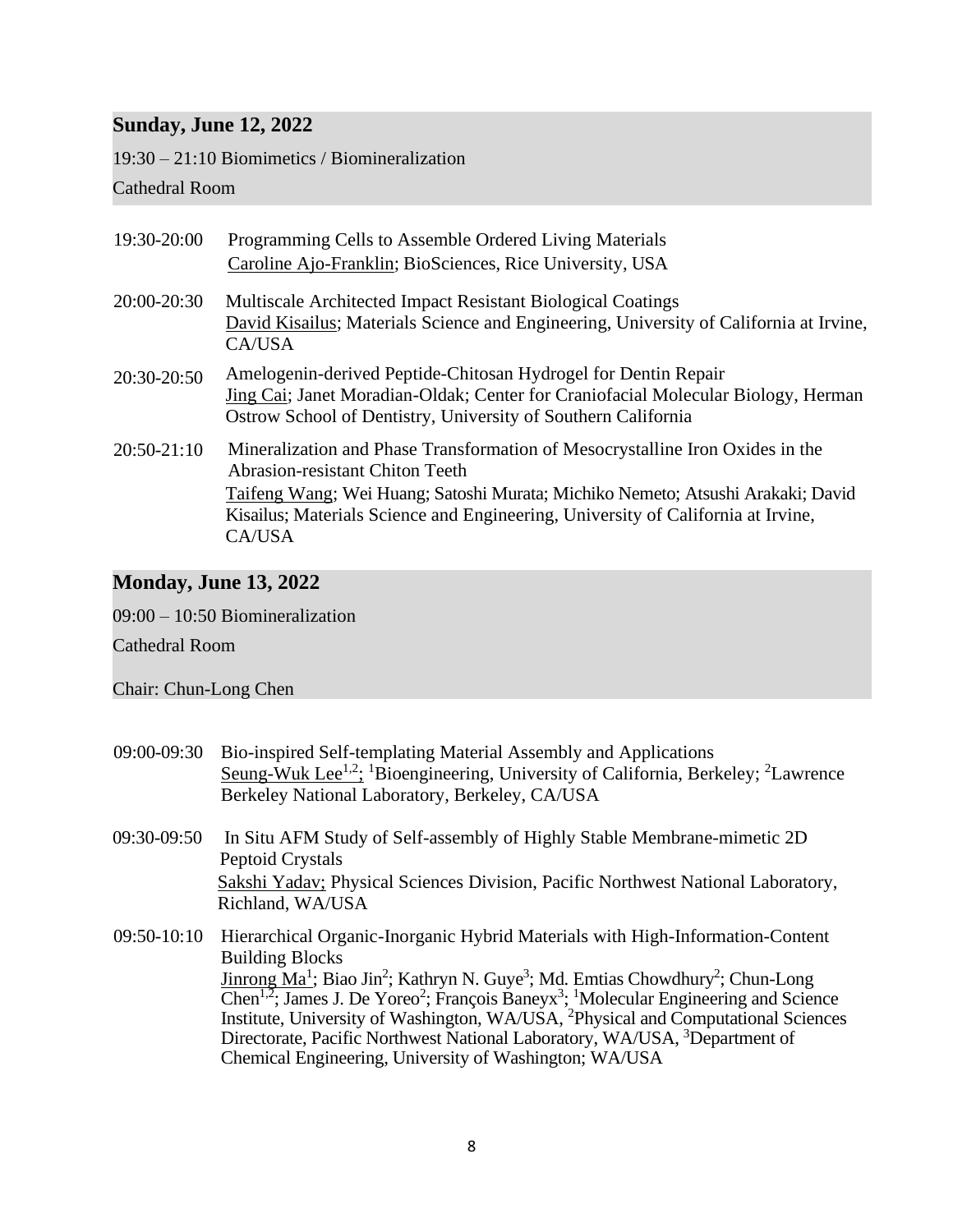- 10:10-10:30 Important Factors Affecting the Regionalized Nanomechanical Properties of Flexible Yet Stiff Stylus of Chiton Jung-Eun Lee<sup>1</sup>; John Connolloy<sup>2</sup>; Wen Yang<sup>1</sup>; Guillaume Freychet<sup>3</sup>; Taifeng Wang<sup>1</sup>; Steven A. Herrera<sup>4</sup>; Satoshi Murata<sup>5</sup>; Phani Saketh Dasika<sup>2</sup>; Devis Montroni<sup>1</sup>; Chenhui Zhu<sup>4</sup>; Mikhail Zhernenkov<sup>3</sup>; Richard Wuhrer<sup>6</sup>; Leigh Sheppard<sup>6</sup>; Michiko Nemoto<sup>7</sup>; Atsushi Arakaki<sup>5</sup>; Pablo Zavattieri<sup>2</sup>; David Kisailus<sup>1</sup>; <sup>1</sup>Department of Materials Science and Engineering, University of California, Irvine, CA/USA, <sup>2</sup>Lyles School of Civil Engineering, Purdue University, West Lafayette, IN/USA, <sup>3</sup>National Synchrotron Light Source, Brookhaven National Laboratory, NY/USA, <sup>4</sup>Materials Science and Engineering Program, University of California, Riverside, CA/USA, <sup>5</sup>Institute of Engineering, Tokyo University of Agriculture and Technology, Japan, <sup>6</sup>Advanced Materials Characterization Facility, Western Sydney University, Australia, <sup>7</sup>Department of Chemistry, University of California, Riverside, CA/USA
- 10:30-10:50 The Effect of Non-collagenous Protein, alpha-2-HS-glycoprotein, on the Crystal Growth of Single Crystalline Hydroxyapatite John Mergo<sup>1</sup>; Andreas Picker<sup>2</sup>; Willi Jahnen-Dechent<sup>3</sup>; Jinhui Tao<sup>4</sup>; Jong Seto<sup>5</sup>; <sup>1</sup> Aerospace Corporation, <sup>2</sup> Kao Corporation, <sup>3</sup> University Clinic of Aachen, Germany, 4Physical Sciences Division, Pacific Northwest National Laboratory, Richland, WA/USA, <sup>5</sup>School for the Engineering of Matter, Transport, and Energy, Arizona State University, AZ/USA

11:10 – 12:00 Catalytic Materials

Cathedral Room Chair: Chinmayee Subban

- 11:10-11:40 Understanding the Nanoscale Structure-Function Relation in Pt Alloy ORR Catalysts Yu Huang; Department of Materials Science and Engineering, University of California Los Angeles, CA/USA
- 11:40-12:00 Templated Synthesis and Role of Crystallographic Orientation of Transition Metals within Graphitic Nanofibers for Oxygen Reduction Reactions Sivasankara Rao Ede; David Kisailus; Department of Materials Science and Engineering, University of California, Irvine, CA/USA

16:00 – 18:00 Poster Session (1 of 2) Angora Room Chair: Jinhui Tao

 $P+1$ Effect of transition metal (Fe, Co) ion doping on TiO2 Nano particles Kirit Kumar Siddhapara, Dimple Shah, S.V. National Institute of Technology, Surat-395007, Gujarat, India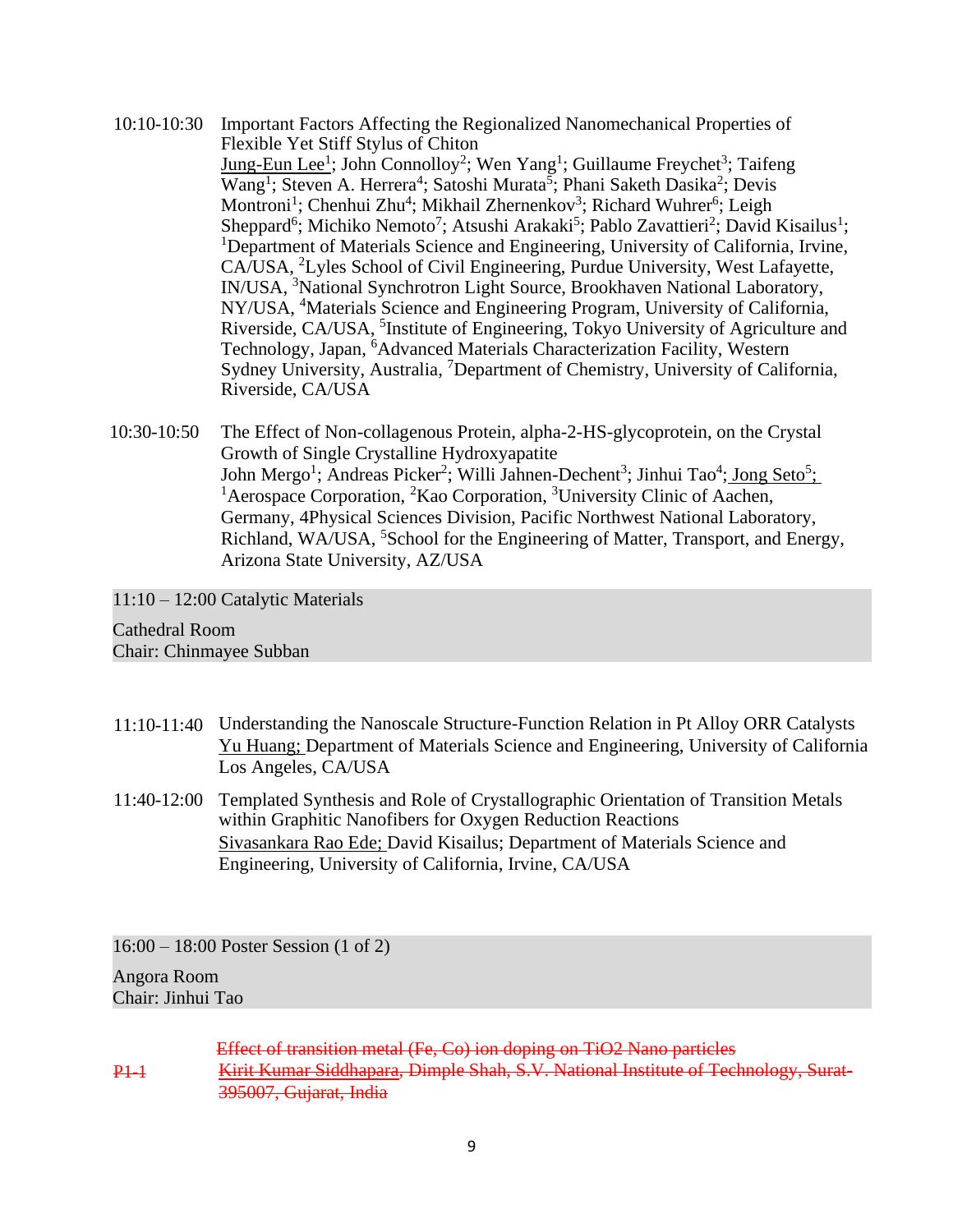|        | Piezoelectric single crystals and nanoparticles for medical applications-                                                                                                                                                                                                                                                                                                                                                                                                                                                                                                                                                                                                            |
|--------|--------------------------------------------------------------------------------------------------------------------------------------------------------------------------------------------------------------------------------------------------------------------------------------------------------------------------------------------------------------------------------------------------------------------------------------------------------------------------------------------------------------------------------------------------------------------------------------------------------------------------------------------------------------------------------------|
| $P1-2$ | Nidhi Sinha <sup>1,2</sup> ; Binay Kumar <sup>1</sup> ; <sup>1</sup> Department of Physics & Astrophysics, <sup>2</sup> Electronics<br>Department, SGTB Khalsa College University of Delhi, Delhi, India                                                                                                                                                                                                                                                                                                                                                                                                                                                                             |
| $P1-3$ | Characterization of SrSO <sub>4</sub> Endoskeleton and Spicular Features of Acantharia Using X-<br>Ray Nanotomography and Image Segmentation<br><b>Dawn Raja Somu<sup>1</sup></b> ; Imke Greving <sup>2</sup> ; Vivian Merk <sup>1</sup> ; <sup>1</sup> Department of Chemistry &<br>Biochemistry and Department of Ocean & Mechanical Engineering, Florida Atlantic<br>University, Boca Raton, FL/USA, <sup>2</sup> Institute of Materials Research, Helmholtz-Zentrum<br>Geesthacht, Geesthacht, Germany                                                                                                                                                                           |
| $P1-4$ | Polymer Assisted Growth of Metal/Metal Oxide Nanoparticles for Sensing<br>Applications<br>Chao Hsuan (Joseph) Sung; Suparna Das; David Kisailus; Materials Science and<br>Engineering, University of California, Irvine, CA/USA                                                                                                                                                                                                                                                                                                                                                                                                                                                      |
| $P1-5$ | Visualizing Protein-Mineral Interfaces using Atom Probe Tomography<br>Sandra Taylor <sup>1</sup> ; Jinhui Tao <sup>1</sup> ; <u>Jack Grimm<sup>1,2</sup></u> ; Yongsoon Shin <sup>1</sup> ; Garry W. Buchko <sup>1,3</sup> ;<br>Bojana Ginovska <sup>1</sup> ; Wendy J. Shaw <sup>1</sup> ; Barbara J. Tarasevich <sup>1</sup> ; Arun Devaraj <sup>1</sup> ; <sup>1</sup> Physical<br>and Computational Sciences, Pacific Northwest National Laboratory, Richland,<br>WA/USA, <sup>2</sup> Materials Science and Engineering Department, University of Washington,<br>Seattle, WA/USA, <sup>3</sup> School of Molecular Biosciences, Washington State University,<br>Pullman, WA/USA |
| $P1-6$ | Extended Length Scale Self-Assembly of Shaped Nanocrystal: New Insight-<br>Teyeb Ould Ely: Chemical Engineering University of California Santa Barbara,<br>CA/USA-                                                                                                                                                                                                                                                                                                                                                                                                                                                                                                                   |
| $P1-7$ | Peptide assisted 1D assembly towards Pt-Au heteronanowire catalyst for methanol<br>oxidation reaction                                                                                                                                                                                                                                                                                                                                                                                                                                                                                                                                                                                |
|        | Yang Liu; Enbo Zhu; Jin Huang; Yu Huang; Department of Materials Science and<br>Engineering, University of California, Los Angeles, CA/USA                                                                                                                                                                                                                                                                                                                                                                                                                                                                                                                                           |
| $P1-8$ | Processing of concentrated solar PV modules on the basis of Al Ga As Ga.As hetero-<br>structures                                                                                                                                                                                                                                                                                                                                                                                                                                                                                                                                                                                     |
|        | <b>Ia Trapaidze: Institution Georgian State Electrosystem, Georgian Technical University,</b><br>GA/USA                                                                                                                                                                                                                                                                                                                                                                                                                                                                                                                                                                              |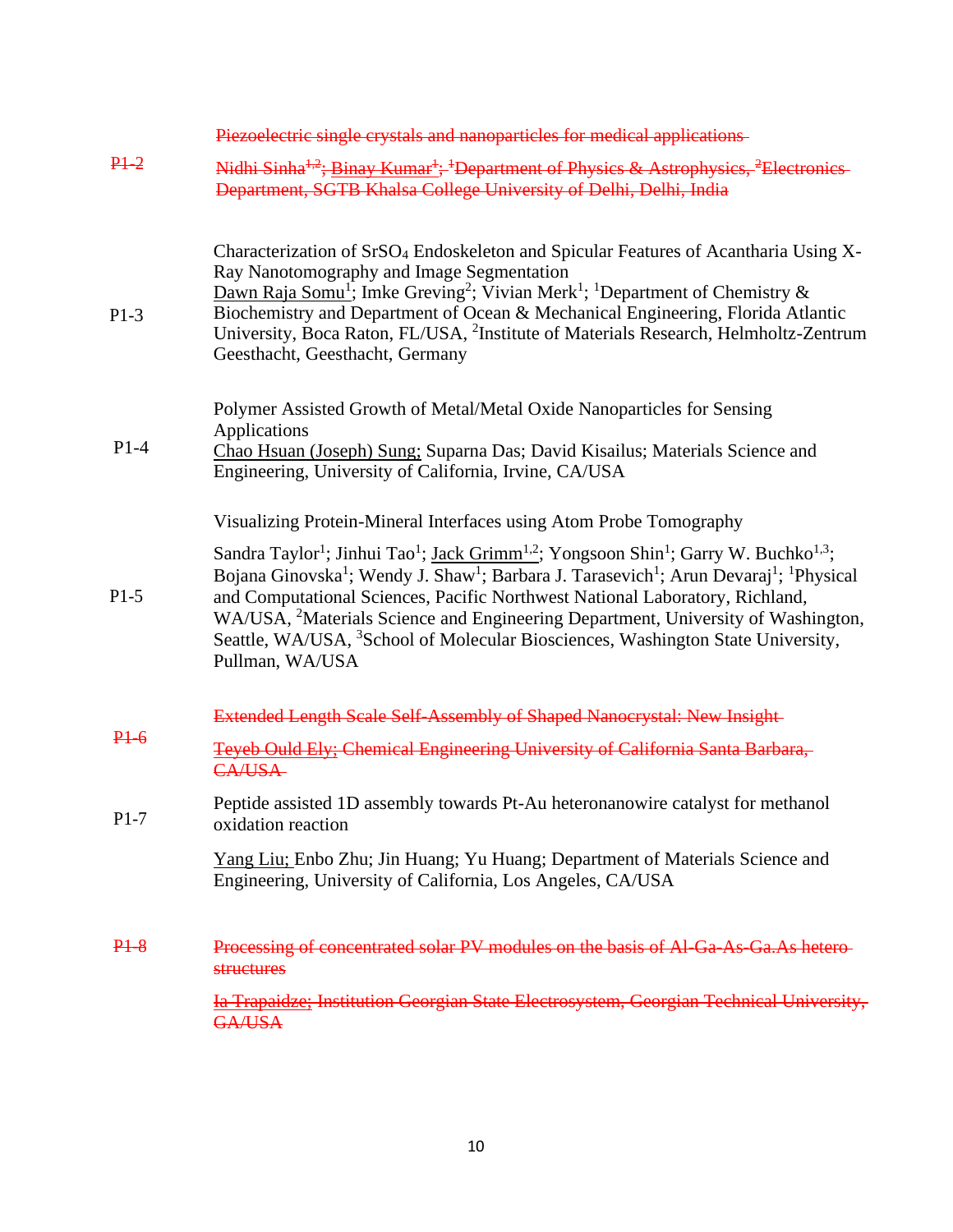| $P1-9$      | Growth and Characterization of Xylenol orange tetrasodium salt added KAP single-<br>erystal                                                                                                                                                                                                                                                            |
|-------------|--------------------------------------------------------------------------------------------------------------------------------------------------------------------------------------------------------------------------------------------------------------------------------------------------------------------------------------------------------|
|             | Rajesh Paulraj; G. Babu Rao; P. Ramasamy; Department of Physics, SSN College of<br>Engineering, kallavakkam-603 110, Tamilnadu, India                                                                                                                                                                                                                  |
| $P1-10$     | Marangoni Effects on the Horizontal Ribbon Growth Production of Silicon Wafers                                                                                                                                                                                                                                                                         |
|             | Nojan Bagheri-Sadeghi; Brian T. Helenbrook; Department of Mechanical and<br>Aerospace Engineering, Clarkson University, NY/USA                                                                                                                                                                                                                         |
| $P1-11$     | <b>Improved Scalability of Palladium Nanocrystal Synthesis</b>                                                                                                                                                                                                                                                                                         |
|             | Carly Hui; David B. Robinson; Declan Mahaffey-Dowd; Vitalie Stavila; Ryan<br>Nishimoto; Joshua Sugar; Jeffery Chames; Energy Nanomaterials, Sandia National<br>Laboratories, CA/USA                                                                                                                                                                    |
|             | 19:30 - 21:10 Fundamentals of Crystallization<br><b>Cathedral Room</b><br>Chair: Chris Orme                                                                                                                                                                                                                                                            |
| 19:30-20:00 | Helicoidal Crystal Growth and Charge Transport                                                                                                                                                                                                                                                                                                         |
|             | Yongfan Yang; Yuze Zhang; Sehee Jeong; Stephanie Lee; Alexander G. Shtukenberg;<br><b>Bart Kahr</b> ; Department of Chemistry and Molecular Design Institute, New York<br>University, New York City, NY/USA                                                                                                                                            |
| 20:00-20:30 | Ion Heating and Rate Enhancement by Stochastic Electric Fields<br>Bret N. Flanders <sup>1</sup> ; Krishna R. Panta <sup>1</sup> ; Shital B. Rijal <sup>1</sup> ; Xiaojie Xu <sup>2</sup> ; Christine A.<br>Orme <sup>2</sup> ; <sup>1</sup> Kansas State University, KS/USA, <sup>2</sup> Lawrence Livermore National<br>Laboratory, Livermore, CA/USA |
| 20:30-20:50 | The Incorporation of the Etioporphyrin I molecules into Kinks occurs in Two-steps<br>Lakshmanji Verma; Rajshree Chakrabarti; Jeremy C. Palmer; Peter G. Vekilov;<br>William A. Brookshire Department of Chemical and Biomolecular Engineering,<br>University of Houston, TX/USA                                                                        |
| 20:50-21:10 | Thermodynamic and kinetic modulation of methylammonium lead bromide<br>crystallization revealed by in situ monitoring                                                                                                                                                                                                                                  |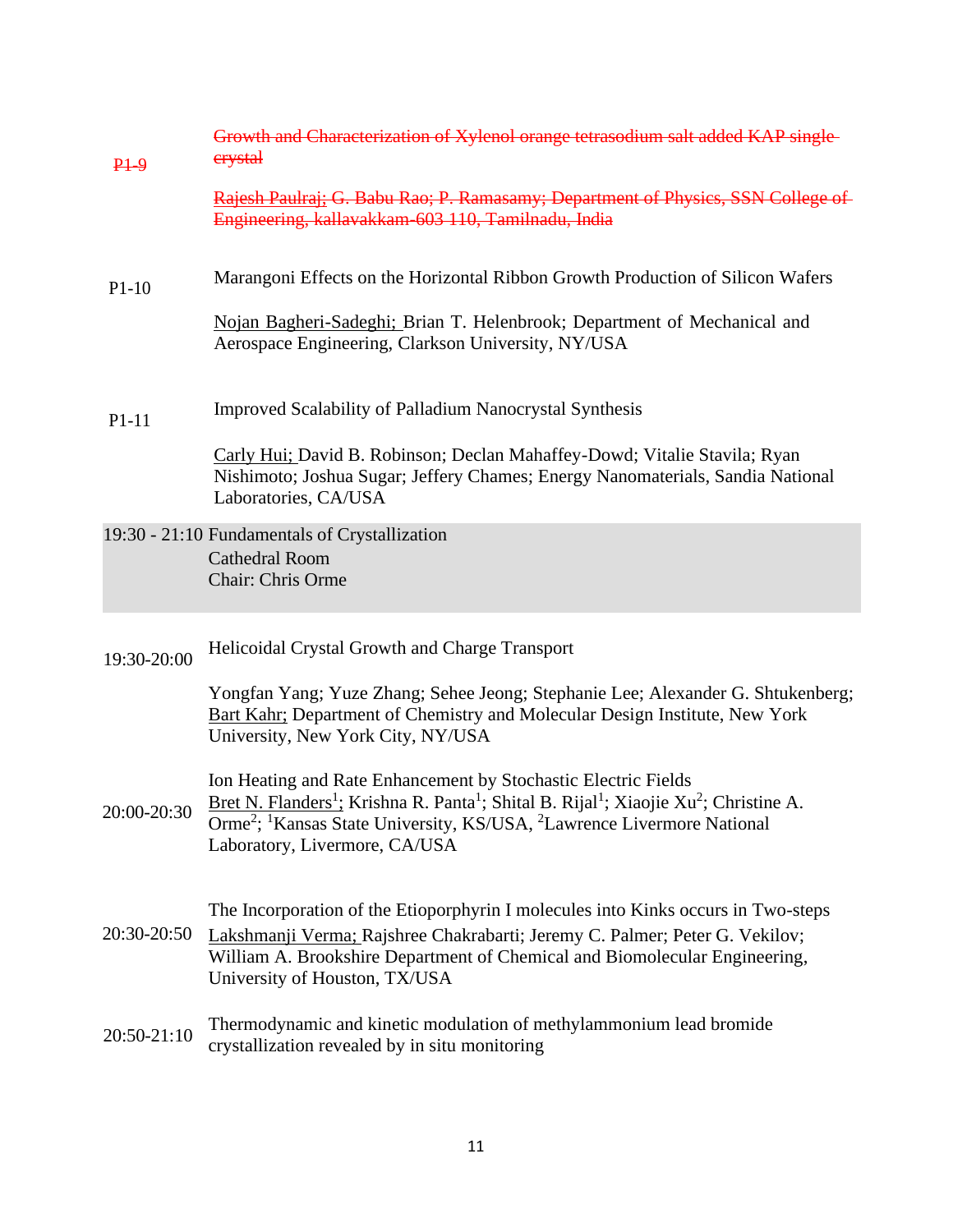Amnon Ortoll-Bloch<sup>1</sup>; Ying Chen<sup>2</sup>; Nancy M. Washton<sup>2</sup>; Karl T. Mueller<sup>2</sup>; James De Yoreo<sup>2,3</sup>; Jinhui Tao<sup>2</sup>; Lara Estroff<sup>4,5</sup>; <sup>1</sup>Department of Chemistry and Chemical Biology, Cornell University, Ithaca, NY/USA, <sup>2</sup>Physical and Computational Sciences Directorate, Pacific Northwest National Laboratory, Richland, WA/USA, <sup>3</sup>Department of Materials Science and Engineering, University of Washington, Seattle, WA/USA, <sup>4</sup>Department of Materials Science and Engineering, Cornell University, Ithaca, NY/USA, <sup>5</sup>Kavli Institute at Cornell for Nanoscale Science, Cornell University, Ithaca, NY/USA & Current affiliation: Department of Chemistry, Williams College, Williamstown, MA/USA

#### **Tuesday, Ju ne 14, 2022**

- 09:00 10:00 Energy Materials Cathedral Room Chair: Jun Liu
- 09:00-09:30 Ultrafast Energy Storage Using Nanoscale Oxides Spanning from Amorphous to Crystalline Morgan Stefik; Chemistry and Biochemistry, University of South Carolina, SC/USA
- 09:30-10:00 Electrochemically-induced Amorphous to Crystalline Transformation in Niobium Oxide Electrodes for Lithium-ion Batteries Hui (Claire) Xiong; Materials Science and Engineering, Boise State University, ID/USA
	- 10:20 12:00 Synthesis and Characterization Cathedral Room Chair: Yu Huang
	- 10:20-10:50 Selective area growth of III-V nanowires on Silicon by MOCVD

Xiuling Li; Electrical and Computer Engineering, University of Texas at Austin, TX/USA

- 10:50-11:20 Synthesis and X-ray spectroscopic characterization of uranium oxide at the nanoscale Liane Moreau; Chemistry, Washington State University, WA/USA
- $11:20-11:40$ Electrolytic Limestone Generation—Challenges and Opportunities Chinmayee Subban1,2; <sup>1</sup>Energy and Environment Directorate, Pacific Northwest National Lab, Richland, WA/USA; <sup>2</sup>Materials Science and Engineering, University of Washington, WA/USA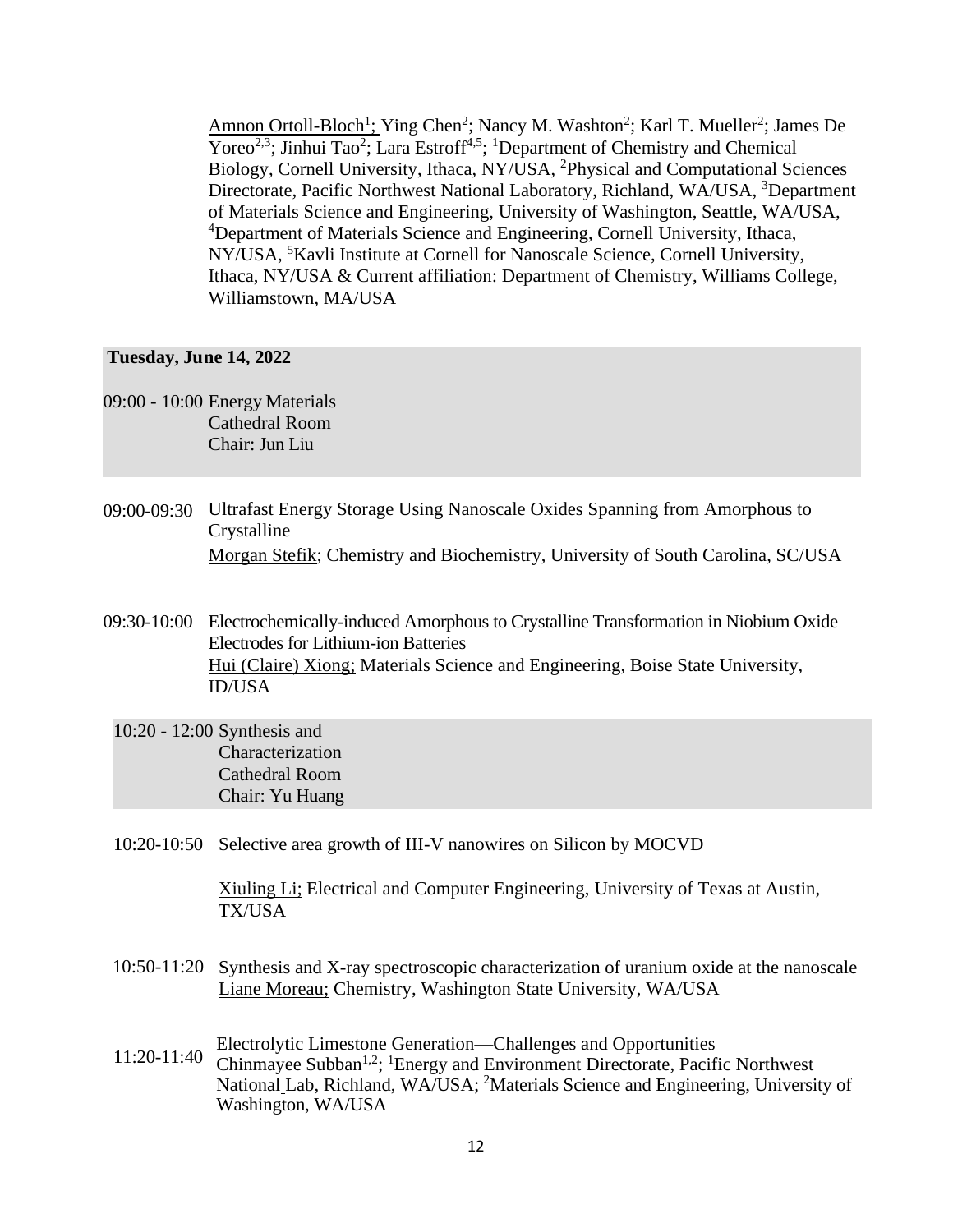11:40-12:00 Flow-assisted selective mineralization Qingpu Wang<sup>1</sup>; Elias Nakouzi<sup>1</sup>; Elisabeth A. Ryan<sup>2</sup>; Chinmayee V. Subban<sup>1,2</sup>; <sup>1</sup>Pacific Northwest National Laboratory, Richland, WA/USA; <sup>2</sup>Department of Materials Science and Engineering, University of Washington, Seattle, WA/USA

16:00 - 18:00 Poster Session (2 of 2) Angora Room Chair: Jinhui Tao

P2-1 Quantitative Topographical Analysis of Anatase Thin Films Measured by AFM

Joachim Schuder; Marissa Martinez; Andrew S. Ichimura; Chemistry and Biochemistry, San Francisco State University, CA/USA

P2-2 Controlled 2D peptide assembly on twisted van der Waals substrates

Ying Xia<sup>1,2</sup>; Yuzhou Zhao<sup>3</sup>;Susrut Akkineni<sup>1,2</sup>; Song Jin<sup>4</sup>; Shuai Zhang<sup>1,2</sup>; Jim De Yoreo<sup>1,2</sup>; Jun Liu<sup>1,5</sup>; <sup>1</sup>Materials Science and Engineering, University of Washington, Seattle, WA/USA, <sup>2</sup>Physical Sciences Division, Pacific Northwest National Laboratory, Richland, WA/USA, <sup>3</sup>Department of Physics, University of Washington, Seattle, WA/USA, <sup>4</sup>Department of Chemistry, University of Wisconsin-Madison, Madison, WI/USA, <sup>5</sup>Energy and Environmental Directorate, Pacific Northwest National Laboratory, Richland, WA/USA

- P2-3 Crystallization-Driven Self-Assembly of 2D Nanostructures using Tethered Collagen Triple Helices Douglas Zhang; Andrea Merg; Materials and Biomaterials Science and Engineering, University of California, Merced, CA/USA
- P2-4 Sequence Engineered Coiled Coil Peptide Tile Building Blocks Anthony R. Perez; Andrea Merg; Chemistry and Biochemistry, University of California, Merced, CA/USA
- P2-5 Coagulation of Casein Micelles Facilitates Strength Development in EICP

Vinay Krishnan; School of Sustainable Engineering and the Built Environment, Arizona State University, AZ/USA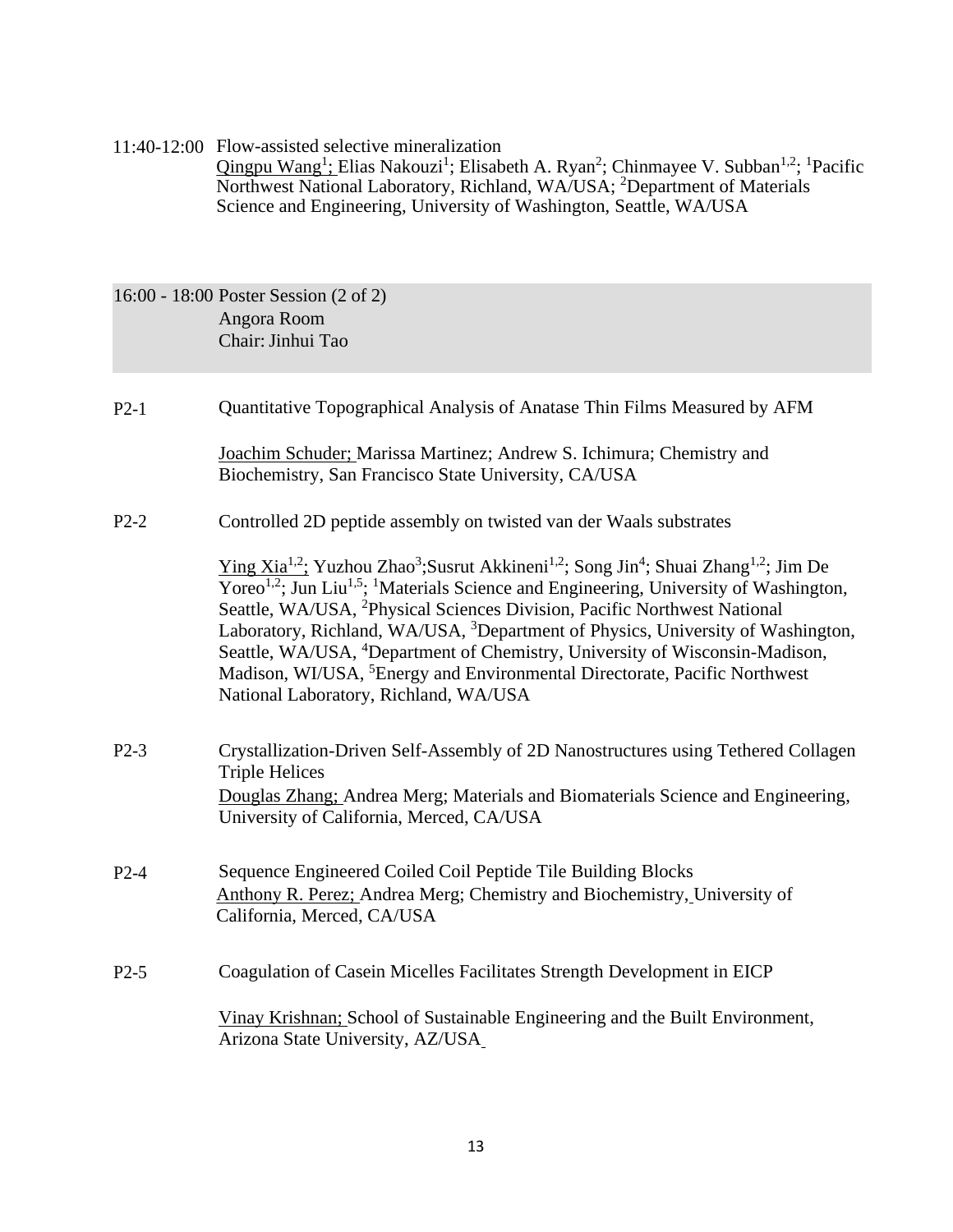| $P2-6$  | Bio-inspired impact resistant coatings<br>Taige Hao; Wei Huang; David Kisailus; Materials Science and Engineering,<br>Univeristy of California, Irvine, CA/USA                                                                                                                                                                                                                                                                                                                                                                 |
|---------|--------------------------------------------------------------------------------------------------------------------------------------------------------------------------------------------------------------------------------------------------------------------------------------------------------------------------------------------------------------------------------------------------------------------------------------------------------------------------------------------------------------------------------|
| $P2-7$  | Designing Sequence-Defined Peptoids for Biomimetic Control over Inorganic<br>Crystallization<br>Chun-Long Chen; Physical Sciences Division, Pacific Northwest National Laboratory,<br>Richland, WA/USA                                                                                                                                                                                                                                                                                                                         |
| $P2-8$  | Orientated self-assembly and phase transition of silk fibroin observed by in-situ atomic<br>force microscopy<br>Chenyang Shi <sup>1,2,3</sup> ; Shuai Zhang <sup>1,2</sup> ; Xiang Yang Liu <sup>3</sup> ; James De Yoreo <sup>1,2</sup> ; <sup>1</sup> Physical<br>Sciences Division, Pacific Northwest National Laboratory, Richland, WA/USA,<br>${}^{2}$ Department of Materials Science and Engineering, University of Washington, Seattle,<br>WA/USA, <sup>3</sup> College of Materials, Xiamen University, Xiamen, China |
| $P2-9$  | A Comparison of Solid Electrolyte Interphase Evolution on Highly Oriented Pyrolytic<br>and Disordered Graphite Negative Electrodes in Lithium-ion Batteries<br>Joshua Russell; Haoyu Zhu; Pete Barnes; I. Francis Cheng; Eric J. Dufek; Paul Davis;<br>Hui (Claire) Xiong; Materials Science & Engineering, Boise State University, ID/USA                                                                                                                                                                                     |
| $P2-10$ | Crystallization kinetics of fluoropolymers as a function thermal history and<br>composition<br>Xiaojie Xu; James Lewicki; Christine Orme; Materials Science Division, Lawrence<br>Livermore National Lab, Livermore, CA/USA                                                                                                                                                                                                                                                                                                    |

19:30 - 21:00 Self-Assembly Cathedral Room Chair: David Kisailus

19:30-20:00 Self-assembly of virus-like particles into ordered three-dimensional protein arrays Masaki Uchida<sup>1</sup>; Nicholas E. Brunk<sup>2</sup>; Nathasha D. Hewagama<sup>2</sup>; Elia Manzo<sup>1</sup>; Risako Fukazawa<sup>1</sup>; Byeongdu Lee<sup>3</sup>; Peter E. Prevelige Jr.<sup>4</sup>; Vikram Jadhao<sup>2</sup>; Trevor Douglas<sup>2</sup>; <sup>1</sup>California State University, Fresno, CA/USA; <sup>2</sup>Indiana University, Bloomington, IN/USA, <sup>3</sup>Argonne National Laboratory, IL/USA, <sup>4</sup>University of Alabama at Birmingham, AL/USA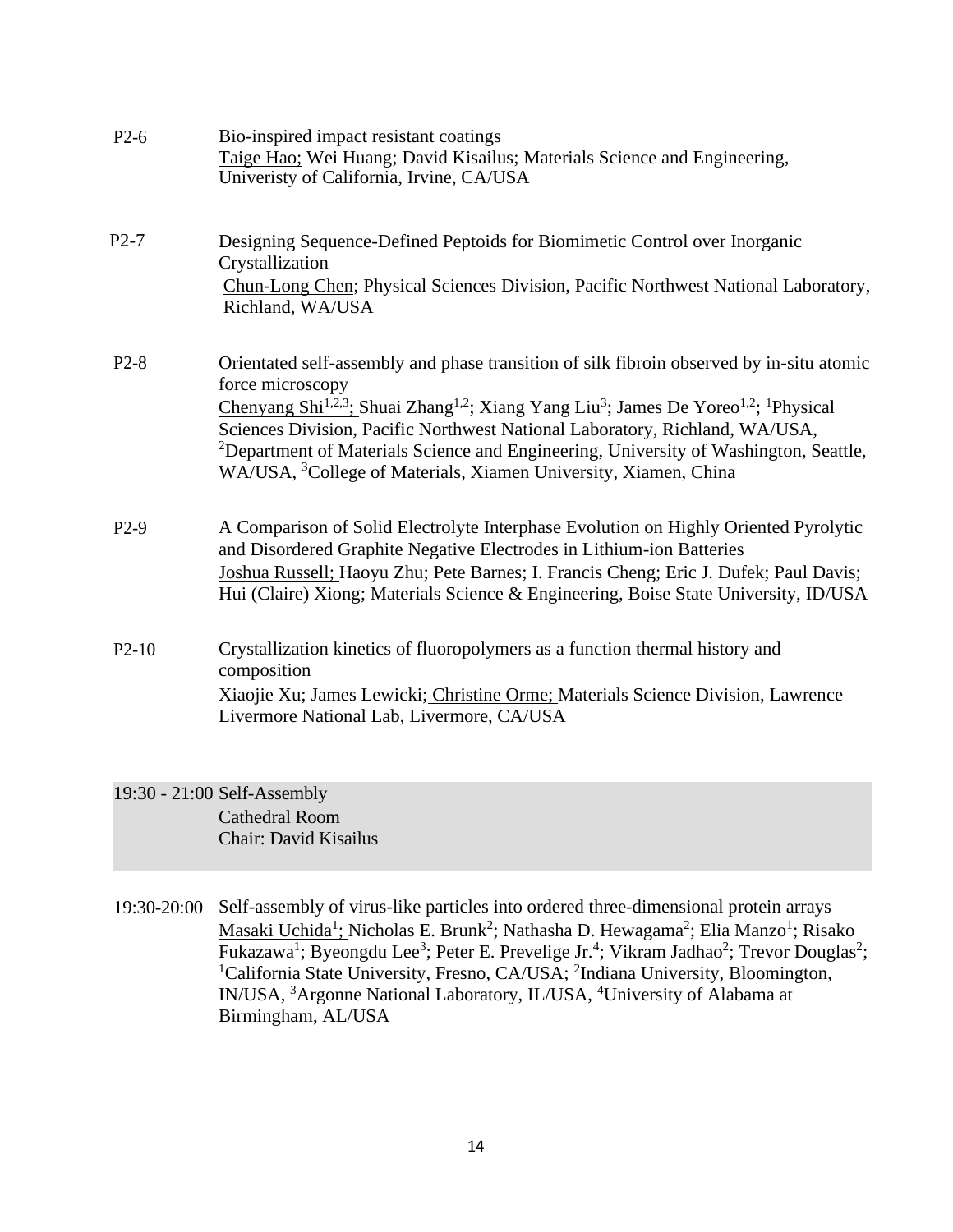### 20:00-20:20 Insights into the molecular cage flexibility of DNA origami 2D lattice

Jianfang Liu<sup>1</sup>, Shih-Ting Wang<sup>2</sup>, Meng Zhang<sup>1</sup>, Zijian Hu<sup>1,3</sup>, Hao Wu<sup>3</sup>, Oleg Gang<sup>2,4,5</sup>; Gang Ren<sup>1</sup>; <sup>1</sup>The Molecular Foundry, Lawrence Berkeley National Laboratory, Berkeley, CA/USA; <sup>2</sup>Center for Functional Nanomaterials, Brookhaven National Laboratory, Upton, NY/USA; <sup>3</sup>College of Artificial Intelligence, Beijing Normal University, Beijing, China; <sup>4</sup>Department of Chemical Engineering, Columbia University, New York City, NY/USA; <sup>5</sup>Department of Applied Physics and Applied Mathematics, Columbia University, New York City, NY/USA

20:20-20:40 Hierarchical structures of R-bodies, a pH-driven force generator in bacteria

Shuai Zhang<sup>1,2</sup>; Guangyang Cai<sup>3</sup>; Jiajun Chen<sup>4</sup>; Paul Ashby<sup>4</sup>; Justin Kollman<sup>3</sup>; Jim De Yoreo<sup>1,2</sup>; <sup>1</sup>Materials Science and Engineering, University of Washington, Seattle, WA/USA, <sup>2</sup>Physical Sciences Division, Pacific Northwest National Laboratory, Richland, WA/USA, <sup>3</sup>Department of Biochemistry, University of Washington, Seattle, WA/USA, <sup>4</sup>Molecular Foundry, Lawrence Berkeley National Laboratory, Berkeley, CA/USA

Mineralization in Enamel and Dentin via Polymer-Induced Liquid Precursors Johan Bonde<sup>1</sup>, Wu Li<sup>2</sup>, Laurie Gower<sup>3</sup>, Yushi Bai<sup>4</sup>; Stefan Habelitz<sup>4</sup>; <sup>1</sup>Division of Pure

20:40-21:00 and Applied Biochemistry, Lund University, Lund, Sweden, <sup>2</sup>School of Dentistry, Orofacial Sciences; UCSF, San Francisco, CA/USA, <sup>3</sup>Department of Materials Science, University of Florida, Gainesville, FL/USA, <sup>4</sup>School of Dentistry, Preventive and Restorative Dental Sciences, UCSF, San Francisco, CA/USA

#### **Wednesday, June 15, 2022**

09:00 - 9:50 Biomimetics Cathedral Room Chair: Jeff Derby

| 09:00-09:30 | Discovery and elucidation of "genetic codes" for DNA-mediated synthesis of metal<br>nanoparticles with controlled morphologies and their applications<br>Yi Lu; Department of Chemistry, University of Texas at Austin,<br><b>TX/USA</b> |
|-------------|------------------------------------------------------------------------------------------------------------------------------------------------------------------------------------------------------------------------------------------|
|             | Understanding the nanosheet and nanohelix transition in peptoid self-assembly                                                                                                                                                            |
|             | Renyu Zheng <sup>1</sup> ; Mingfei Zhao <sup>2</sup> ; Kacper Lachowski <sup>1</sup> ; Andrew Ferguson <sup>2</sup> ; Lilo                                                                                                               |

09:30-9:50 Pozzo<sup>1</sup>; Chun-Long Chen<sup>1,3</sup>; <sup>1</sup>University of Washington, Seattle, WA/USA, <sup>2</sup>University of Chicago, IL/USA,  ${}^{3}$ Pacific Northwest National Laboratory, Richland, WA/USA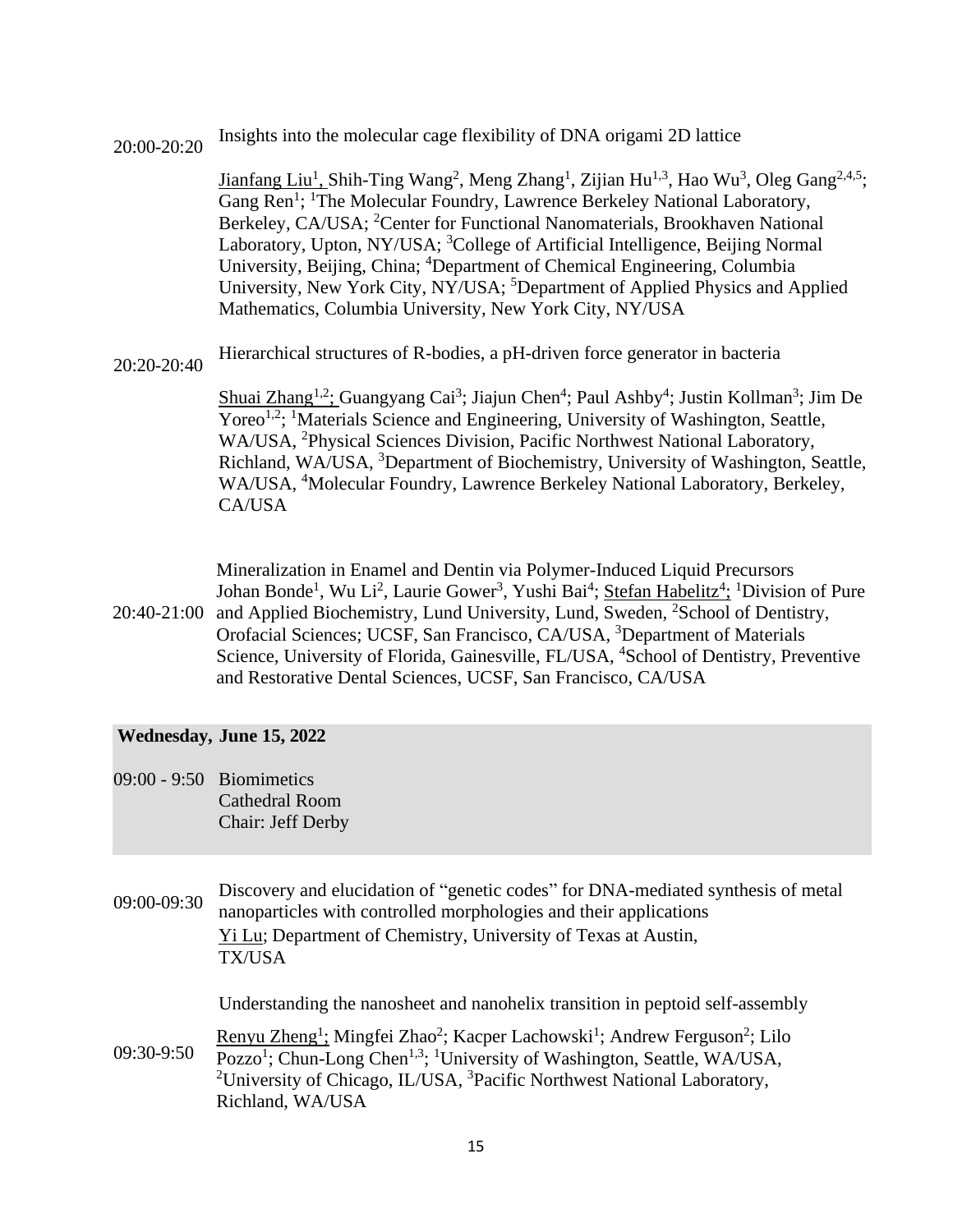|             | 10:10 - 12:10 Fundamentals of Crystallization                                                                                                                                                                                                                                                                                                                                                                                                                                                                     |
|-------------|-------------------------------------------------------------------------------------------------------------------------------------------------------------------------------------------------------------------------------------------------------------------------------------------------------------------------------------------------------------------------------------------------------------------------------------------------------------------------------------------------------------------|
|             | Cathedral Room Chair: Peter Vekilov                                                                                                                                                                                                                                                                                                                                                                                                                                                                               |
| 10:10-10:40 | How to calculate nucleation parameters from atomistic simulations<br>Luis Zepeda-Ruiz; Materials Science Division, Lawrence Livermore National<br>Laboratory, Livermore, CA/USA                                                                                                                                                                                                                                                                                                                                   |
| 10:40-11:10 | Analysis Of Single-Crystal Diamond Growth Via HPHT                                                                                                                                                                                                                                                                                                                                                                                                                                                                |
|             | Scott S. Dossa1; Ilya Ponomarev2; Boris Feigelson3; Marc Hainke4,5;<br>Christian Kranert5; Jochen Friedrich5; Jeffrey J. Derby1; 1Department of<br>Chemical Engineering and Materials Science, University of Minnesota,<br>Minneapolis, MN/USA, 2Euclid Beamlabs, LLC, Beltsville, MD/USA, 3U.S.<br>Naval Research Laboratory, Washington, DC/USA, 4Ostbayerische Technische<br>Hochschule, Amberg-Weiden, Germany, 5Fraunhofer IISB, Erlangen,<br>Germany                                                        |
| 11:10-11:30 | Developing Simplified Dynamic Metrics for Ion Solvation Kinetics<br>Stephen E. Weitzner; Tuan Anh Pham; Christine A. Orme; S. Roger Qiu;<br>Brandon C. Wood; Materials Science Division, Lawrence Livermore National<br>Laboratory. Livermore CA/USA                                                                                                                                                                                                                                                              |
| 11:30-11:50 | Understanding regulation of CaCO3 crystallization by designed helical repeats<br>proteins through in situ imaging and spectroscopy<br>Biao Jin1; Fatima Angelica Davila2; Harley Pyles2; Zheming Wang1; David<br>Baker2; James J. De Yoreo1,3; 1Physical Sciences Division, Pacific Northwest<br>National Laboratory, Richland, WA/USA, 2Department of Biochemistry,<br>University of Washington, Seattle, WA/USA, 3Department of Materials<br>Science and Engineering, University of Washington, Seattle, WA/USA |
| 11:50-12:10 | The Role of Iodide in the Solution-Phase Growth of Cu Microplates<br>Junseok Kim; Kristen Fichthorn; Chemical Engineering, Pennsylvania State                                                                                                                                                                                                                                                                                                                                                                     |

University, PA/USA